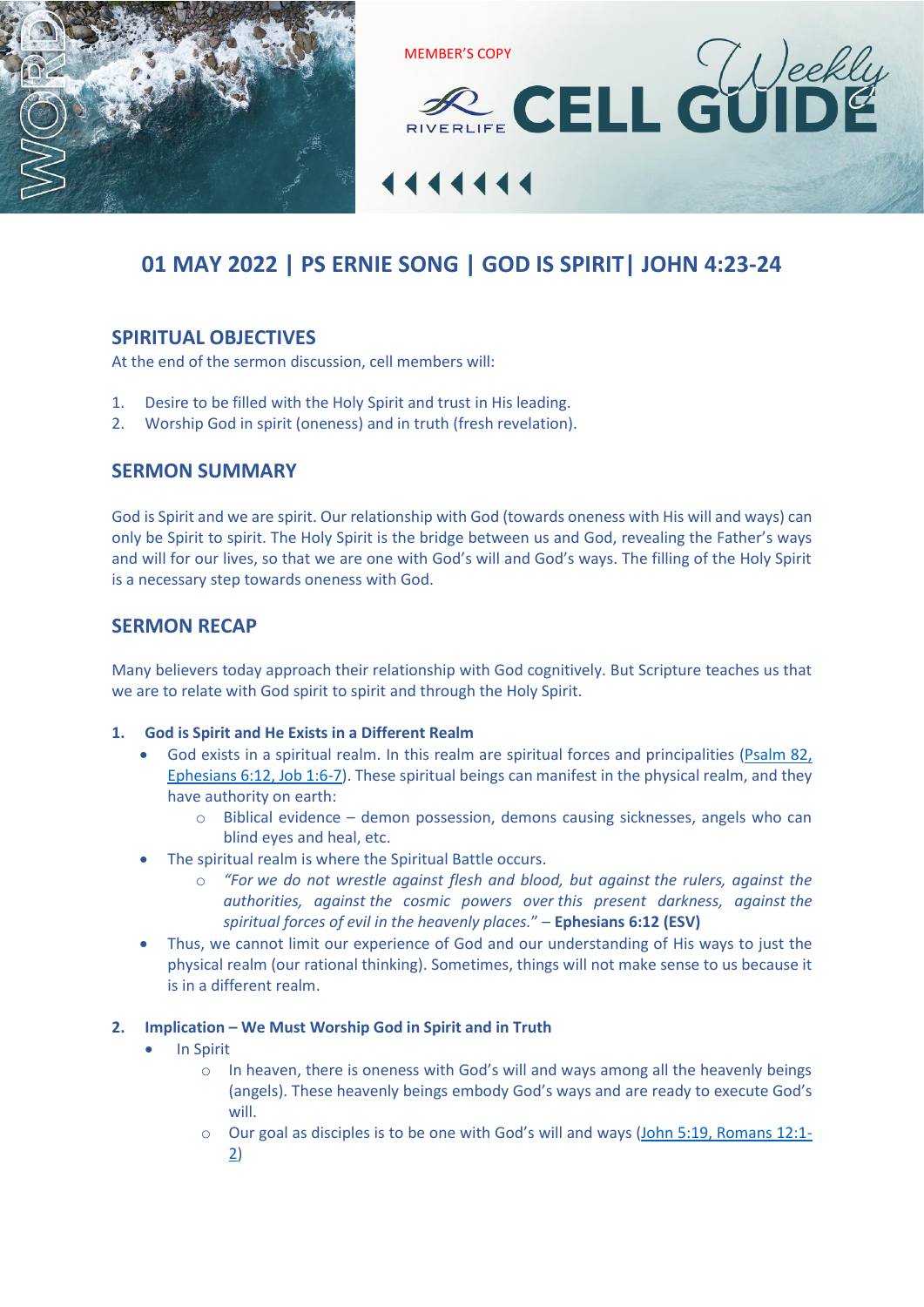

- o The Holy Spirit helps us to be ONE with God in character, ways, values, purpose, plans [\(John 14:26\)](https://www.biblegateway.com/passage/?search=John+14%3A26&version=ESV).
- In Truth
	- o Worship in heaven is based on who God is (what they see when they gaze upon God), and therefore they respond accordingly [\(Isaiah 6:1-5\)](https://www.biblegateway.com/passage/?search=Isaiah+6%3A1-5&version=ESV).
	- o To worship in TRUTH, we need a revelation of who God is (by gazing at Him in the spiritual realm) and who we are.

In order for believers to worship (being a living sacrifice) in Spirit (oneness with the Father) and in Truth (a fresh revelation of Him every day), we need the Holy Spirit.

## **3. Application – We Need a Fresh Filling of God's Spirit**

- What is the starting place? Being filled/ baptised with the Holy Spirit [\(Ephesians 5:18-19\)](https://www.biblegateway.com/passage/?search=Ephesians+5%3A18-19&version=ESV).
- Why?
	- o Jesus exemplified His dependence on the Holy Spirit [\(Luke 4:18-19\)](https://www.biblegateway.com/passage/?search=Luke+4%3A18-19&version=ESV).
	- o Jesus instructed His disciples to receive the Holy Spirit [\(Acts 1:4-5\)](https://www.biblegateway.com/passage/?search=Acts+1%3A4-5&version=ESV).
	- o The purpose is for the extension of God's kingdom [\(Acts 1:8\)](https://www.biblegateway.com/passage/?search=Acts+1%3A8&version=ESV).
- The disciples went through multiple fillings:
	- o Jesus breathed on them the Holy Spirit after His resurrection [\(John](https://www.biblegateway.com/passage/?search=John+20%3A22&version=ESV)  [20:22\)](https://www.biblegateway.com/passage/?search=John+20%3A22&version=ESV)
	- o The Holy Spirit fell on them in power during Pentecost [\(Acts 2:1-4\)](https://www.biblegateway.com/passage/?search=Acts+2%3A1-4&version=ESV)
	- o They were filled with the Holy Spirit again while praying for boldness to proclaim the good news [\(Acts 4:29-31\)](https://www.biblegateway.com/passage/?search=Acts+4%3A29-31&version=ESV)

The infilling and baptism of the Holy Spirit is meant for all believers – for the purposes of being witnesses in the world, and to be ONE with God.

## **DISCUSSION QUESTIONS**

- **1. How integral is the Holy Spirit's role in a believer's life according to Scripture? In what ways is He supposed to be our Helper?** [15 mins]
- **2. What are some of your hesitations in being filled with the Holy Spirit?** [10 mins]
- **3. What areas of your life would you like to see God becoming more real through the Holy Spirit?** [15 mins]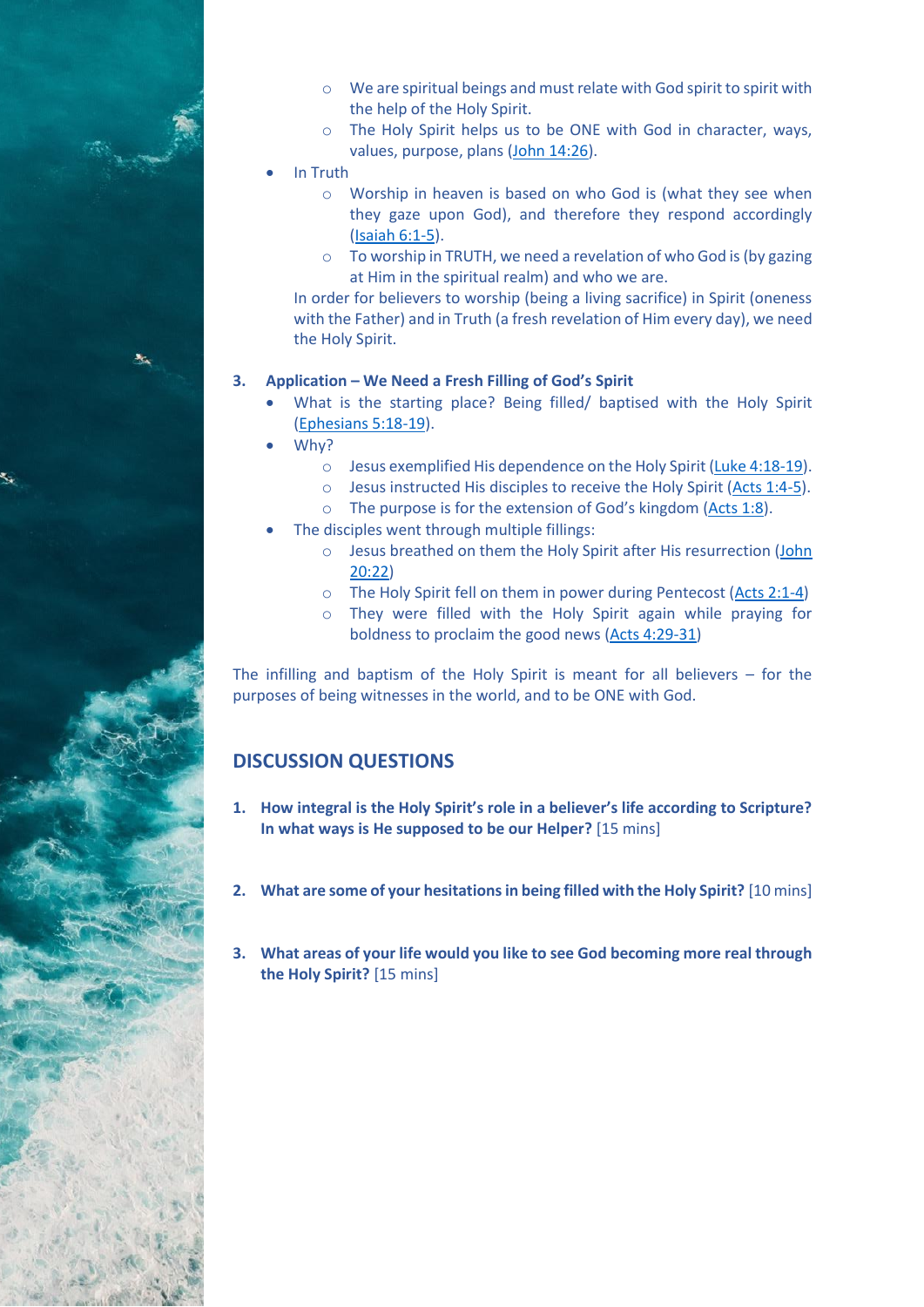## **WORKS**

Consider dividing the group into micro-groups for a deeper time of sharing as well as praying for the following items:

- **1. Sermon Application**
	- For us to be hungry for God constantly and to allow Him to fill us with His Spirit.
	- For us to allow the Holy Spirit to work in us and to transform us.

## **2. COVID-19 in Singapore**

- Pray for God's continued protection from the virus.
- Pray for lives and businesses that have been impacted by the pandemic.

## **3. Russia-Ukraine War**

- Pray for a swift end to this way and for the principalities that are influencing this situation to be broken.
- Protection for the people of Ukraine especially those who are believers.

## **4. Opportunities for Outreach**

• Ask the Lord to grant you opportunities to reach out to a non-believing loved one, friend, or colleague this week as we seek to mature in Christlikeness.

## **ANNOUNCEMENTS**

*Digital Bulletin: [rlc.sg/bulletin](https://rlc.sg/bulletin)*

- 1. **Seminar: Baptism in the Holy Spirit. Fridays, 13, 20, 27 May, 8-10pm, Worship Centre.** What does it mean to be baptised in the Holy Spirit, and why was this experience so prominently featured in the Book of Acts? Is praying in tongues the initial evidence for Spirit-baptism? Is there another indicator that one has experienced the infilling of the Spirit? How should we make sense of all these considering the positions of other church traditions? Does it matter whether I pray in tongues? Join us for a special three-part seminar as we explore the understanding and significance of the Baptism in the Holy Spirit for our lives with the Academic Dean of Acts College, David Lim Han Hui.
- 2. **Water Baptism Class. 21 May, 9-3.30pm.** Register for this class a[t rlc.sg/wbclass](https://rlc.sg/wbclass) by Sun, 15 May. For enquiries, please contact Karen Koh at [karenkoh@riverlife.org.sg.](mailto:karenkoh@riverlife.org.sg) Next Water Baptism service will be on 26 June.
- 3. **SuperLife Camp 2022. 9-11 June (Thu-Sat). \$40 per child**. *For children in Primary 1-6*. For more details or registration, visit this link: [rlc.sg/slcamp2022.](https://rlc.sg/slcamp2022) There will be a special family session on Sat, 11 June (4-8pm), \$10 per parent. Registration closes on 8 May.
- 4. **F&B Related Ministries Recruitment.** We're looking for RiverLifers who love connecting with new people and enjoy cooking and serving. Team members will serve once a month. For more details Karen Koh (Welcome Lounge) at [karenkoh@riverlife.org.sg](mailto:karenkoh@riverlife.org.sg) and Jonathan Cho (The Café and Volunteers Corner) a[t jonathancho@riverlife.org.sg.](mailto:jonathancho@riverlife.org.sg)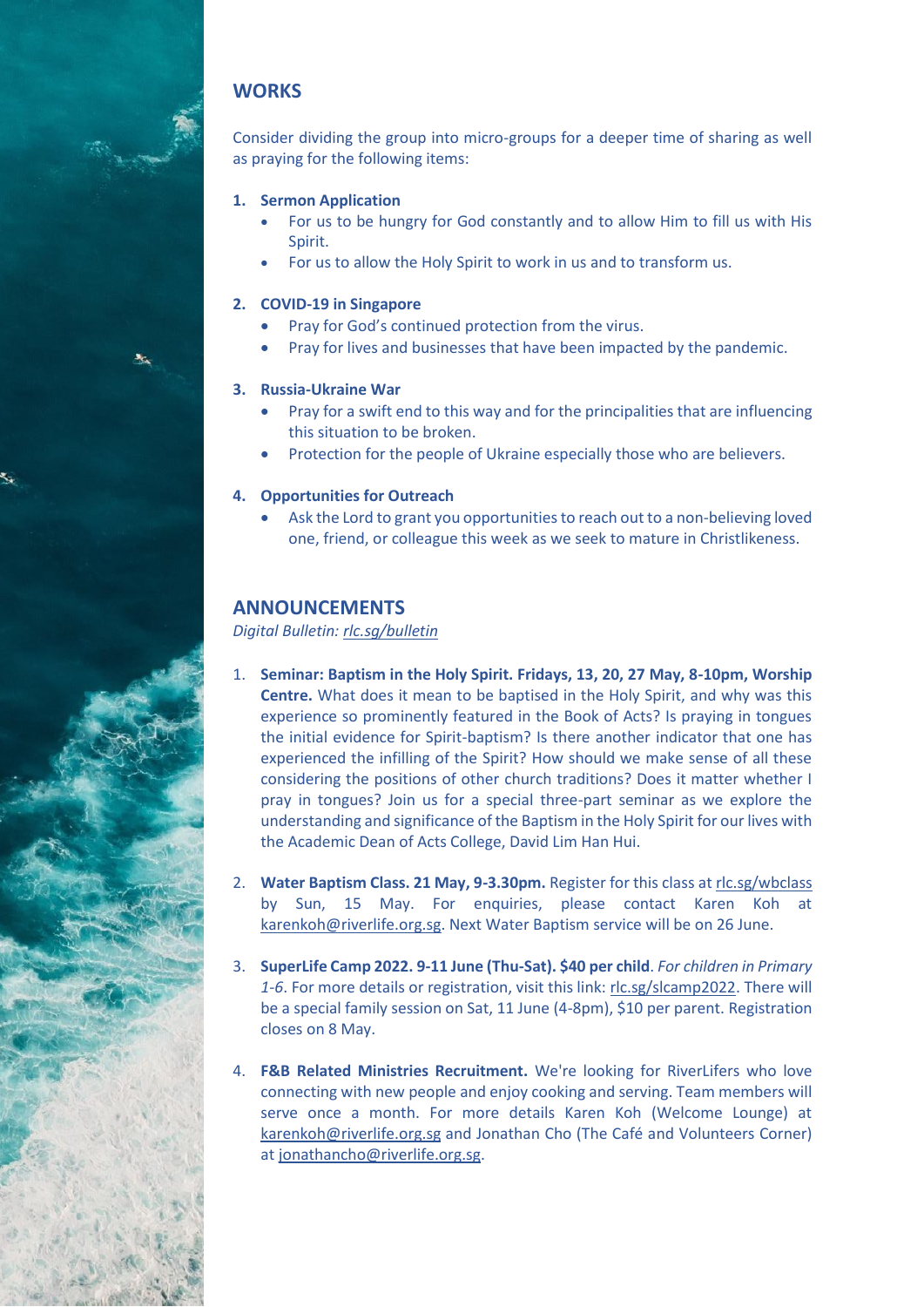- 5. **Technical & Production (TAP) Ministry Recruitment**. The TAP ministry comprises five teams – audio, graphics, lighting, sound and video – and they all work as one in partnership with the Holy Spirit to support an atmosphere that allows the congregation to encounter God. We are now opening up recruitment for this ministry. If you desire to take the next step in your walk with God through starting to serve, we invite you to sign up to explore serving in one of the five TAP teams. You may sign up online at [rlc.sg/serve](https://rlc.sg/serve) or refer to our [digital bulletin](https://rlc.sg/bulletin) for more details.
- 6. **Alpha.** We know that some may have many questions about life, God, Jesus and Christianity. Or, maybe they are a new Christian who has just accepted Jesus into their life and desire to embark on this journey with Jesus. We would like to extend a special invitation for these individuals to participate in Alpha at RiverLife. It is a series of 12 sessions *(8 online & 3 in-person)* where participants can ask anything about life, faith and God in a friendly environment. The first session starts 5 May. Full schedule and registration details can be found here: [rlc.sg/alpha](https://rlc.sg/alpha).
- 7. **Missions from Home**. In order to find out more information concerning our mission initiatives in the nations and how you can participate, visit our new mission website. [\(rlc.sg/mfh\)](https://rlc.sg/mfh)
- 8. **RiverLife Community Services (RCS)**. In 2021, RCS focused on providing relief to families who were badly affected by the pandemic. We believe that in this season, God is calling RCS to build loving families and strong communities. Listed below are opportunities where you can serve or give to RCS:
	- You can serve as a volunteer in one of our programmes to befriend and build relationships with children, youth, mothers and lower-income families. Find out more here: [rlc.sg/rcs2022.](https://rlc.sg/rcs2022)
	- You can support the work of RCS by participating in our annual Family Movie Day. For instructions on how you can watch a movie this June holidays and stand for families visit this lin[k rlc.sg/rcsmovie.](https://rlc.sg/rcsmovie)
	- You can sow by contributing financially too. Your giving will go into initiatives such as grocery distributions and various programmes that will help our beneficiaries build resilience and break free from the poverty cycle. Find out more by writing to RCS at [office@rcs.org.sg.](mailto:office@rcs.org.sg)
	- RCS is also looking to partner with organizations (donations of essential items – toiletries, wearables, etc). To find out more, write to us at [volunteer@rcs.org.sg.](mailto:volunteer@rcs.org.sg)
- 9. **RiverLife Podcast**. The RiverLife Podcast allows you to listen to RiverLife content anytime, anywhere! The link to go to is [rlc.sg/podcast](https://rlc.sg/podcast) or simply search *'The RiverLife Podcast'* on Spotify.
- 10. **Spiritual Growth Resources**. We have put together a curated list of recommended resources for the RiverLife family. These resources (books, articles, podcasts and videos) are recommendations for the various spiritual growth stages as you seek to grow deeper in the River of God this year. You can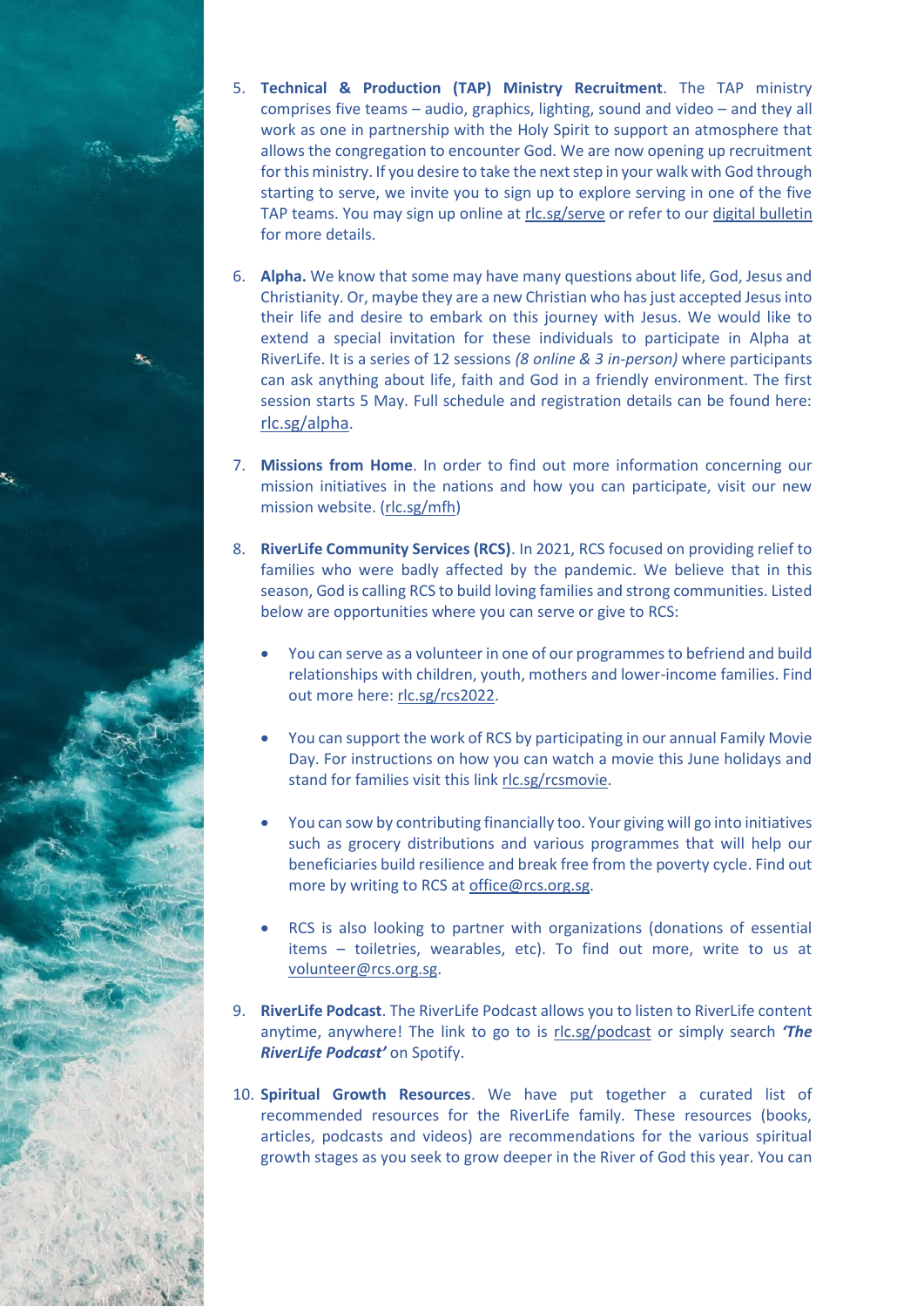

access them a[t rlc.sg/resource.](https://rlc.sg/resource) This list will be continually populated throughout the year.

- 11. **Cradle Roll**. Our Cradle Roll is open from 9am to 10.30am every Sunday for children 24 months and below. **NO booking of tickets is required.**
- 12. **Prayer Ministry**. If you require prayer ministry for any issues you face (eg. unforgiveness, demonic oppression, etc), you can sign up for RLC's RTF ministry: <https://bit.ly/rlcrtf>
- 13. **Bible Reading Plan.** You can access our 2-Year Bible Reading Plan 2021-2022 by visiting: [https://rlc.sg/brp2021.](https://rlc.sg/brp2021)
- 14. **Testimony.** If you have a testimony to share, you can write to us at [stories@riverlife.org.sg](mailto:stories@riverlife.org.sg) to share with us your testimony as an encouragement to others.

# **ONLINE GIVING TO MISSIONS**

## Donate digitally:

#### **PayNow**

Log in to your bank's existing mobile banking app. Scan this *QR code* on the right OR enter *UEN No. 200100806DTNO*.

## **Interbank Transfer**

*UOB Account 450-309634-4 Kindly indicate "Missions" in your transaction reference.*



## **ONLINE GIVING TO RIVERLIFE CHURCH**

Contribute your tithes and offering digitally:

#### **PayNow**

Log in to your bank's existing mobile banking app. Scan this *QR code* on the right OR enter *UEN No. 200100806DSCB*.

## **Interbank Transfer**

RiverLife Church Bank Account: *DBS Autosave 029-902431-0* Bank Code: 7171 / Branch Code: 029